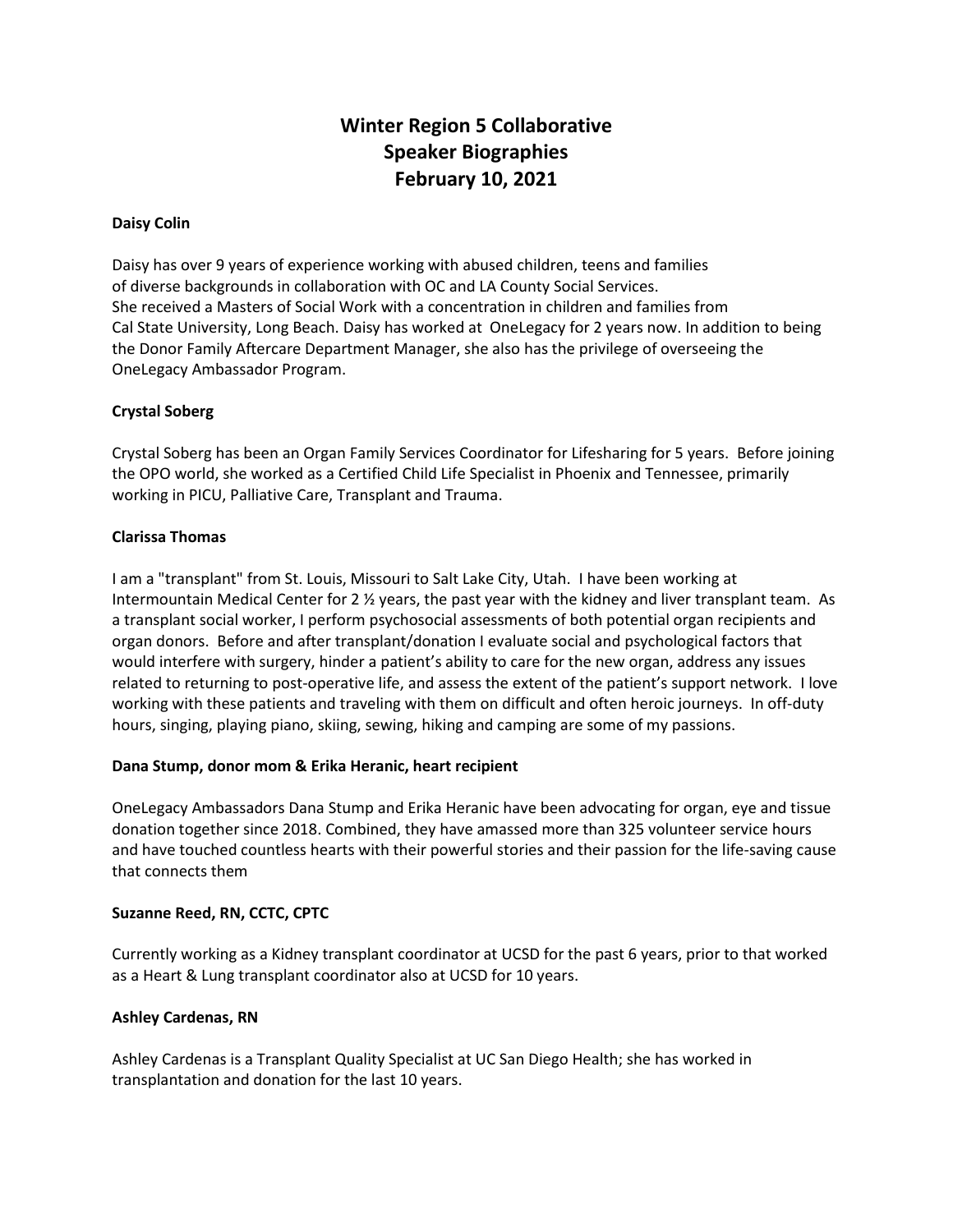## **Roya Sadeghi, RN, BSN.**

Roya was born & raised in Iran and migrated to Canada in 1983. She received her RN degree from Algonquin College in Ottawa Canada in 1990 and began working at Toronto General Hospital. Roya worked as a nurse coordinator for a multi-organ transplant team. In 1998, she started as a charge nurse at USC and moved into the role of cardiothoracic coordinator in 2007. Roya has been a cardiothoracic coordinator at USC for the last 14 years and works in the lung transplant department currently. She completed her BSN degree in 2018 and credits the experience and knowledge she has to all the wonderful nurses she's had the privilege of working with.

# **Suzanne Reed, RN, CCTC, CPTC**

Suzanne is currently working as a Kidney transplant coordinator at UCSD for the past 6 years, prior to that worked as a Heart & Lung transplant coordinator also at UCSD for 10 years

## **Jennifer Cabodi, RN, BSN, CPTC**

Jennifer has been an RN for 20 years 12 years in Trauma Neuro ICU at various hospitals both Northern and Southern CA. She worked for OneLegacy as Procurement Transplant coordinator for 4 years then on to a Pre Liver Transplant Coordinator at Loma Linda University Health where I have been for the past 4 years.

## **Lucy Lawrence**

Lucy has been an RN for 20 years 12 years in Trauma Neuro ICU at various hospitals both Northern and Southern CA.

# **PJ Geraghty, MBA, CPTC**

PJ Geraghty is the Vice President of Clinical Services for Donor Network of Arizona. He has been attending Region V meetings for 17 years and notices that his net worth has increased significantly since we all stopped meeting in Nevada twice a year. He has been with DNA since 2003 and before that worked for LifeNet Health in Virginia and Washington Regional Transplant Community in Washington DC. He is a mediocre husband, a tolerant father of four (plus a loaner), a retired paramedic/firefighter, an avid Harley rider, and a diehard Cub fan. He has no financial disclosures but is always willing to entertain offers.

#### **Megan Mclenny, RN, BSN, CPTC**

Megan McClenny has been practicing as an organ donation coordinator with DonorConnect beginning in 2017. Prior to that her nursing career started in a level one trauma emergency room and she then transitioned to a new career as an abdominal transplant coordinator in 2014. She enjoyed the fastpaced ER and found a new passion for transplant after working with that patient population. Being a donor coordinator has allowed her to combine her passion for ICU level care while promoting the life saving gift of transplant. Process improvements for organ donation have become a passion of Megan's through her time at DonorConnect. When not working she enjoys hanging out with her animals and